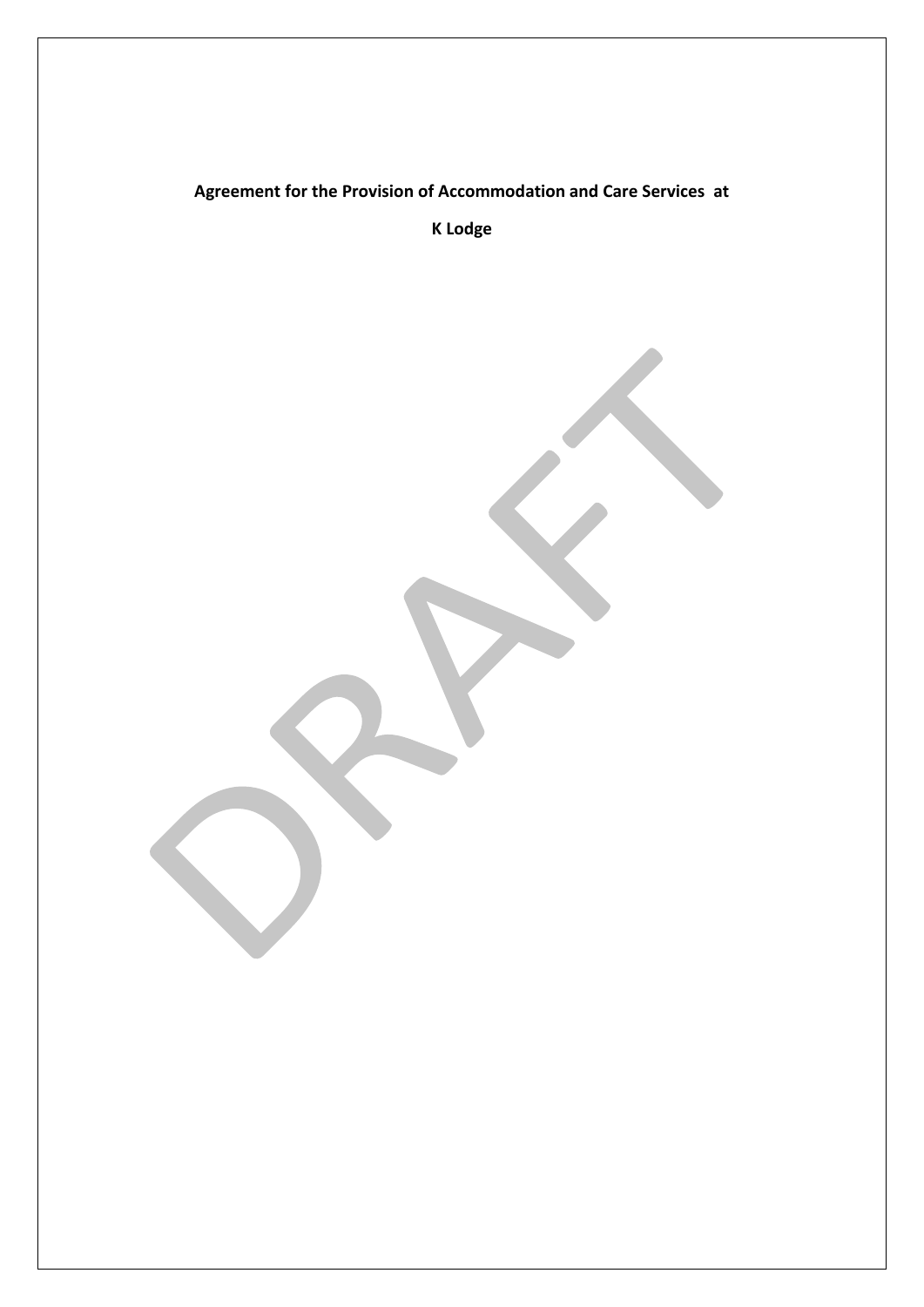# **Agreement for Services**

This document is an agreement for the provision of accommodation, together with personal care at K Lodge ('the **Home**') 50 North End, Higham Ferrers, Northants, NN10 8JB.

The Company is registered under the Health and Social Care Act 2008 as the provider carrying on regulated activities at the Home. The Company's principal office is [ insert details]

This Agreement sets out the respective rights and responsibilities of the Company; the staff and management at the Home; and the Client, the Client's Next of Kin or Representative, relating to the Resident's residence at the Home.

#### **1. TERMS OF REFERENCE**

In this Agreement and the Terms and Conditions which are set out in Schedule 1 and which are incorporated into this Agreement:

Where we refer to '**we**', '**us**' or **'the Company'** or to a similar expression, the reference is to the '**Company'** or '**Home**'.

Where we refer to '**Resident**', '**you'**, '**your'** and '**yours'** the reference is to the person named who is to receive the accommodation, personal care and (where necessary) nursing care.

Where we refer to the 'the **Client**', 'the **Client's Power of Attorney'**, 'the **Client's Next of Kin**', 'the **Client's Representative**' the references is to Client who has entered into the Agreement to for the Company to deliver care to the Resident.

## **2. PARTIES**

- 2.1. This is an Agreement for services between:
- (1) ………………………………………………………… ('the **Client**'/ 'the **Client's Power of Attorney'** /'the **Client's Next of Kin**' / 'the **Client's Representative**')

and

(2) **K Lodge Ltd** ('the **Company**')

For the provision of accommodation and care to:

…………………………………………………('the **Resident**').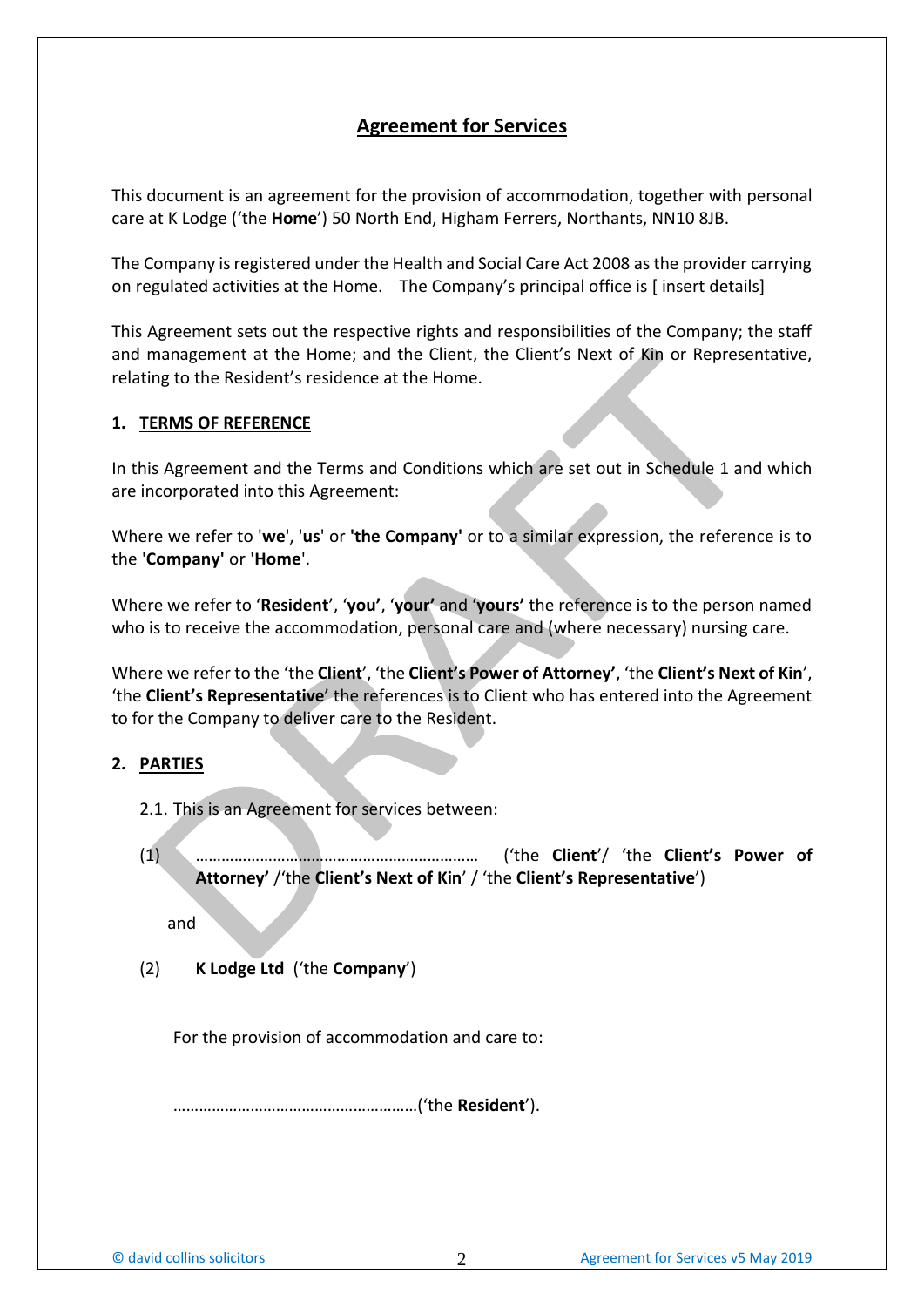- 2.2. If there is any change in the ownership or control of the Company or the Home (as defined above), the Client will be advised of the details and of any changes which may follow on from this.
- 2.3. If the Resident lacks mental capacity to enter into this Agreement and the Resident does not have a registered Power of Attorney this Agreement will be signed by the Resident's Next of Kin or Client's Representative ('the **Client'**).
- 2.4. By signing this Agreement and in consideration for the services under this Agreement being provided by the Company to the Resident, the Client agrees to pay all fees due under this Agreement and to terminate this Agreement in accordance with the Termination provisions set out in the Terms and Conditions.

#### **3. EFFECTIVE DATE OF COMMENCEMENT**

- 3.1. Unless otherwise stated herein, the effective date of this Agreement is the date of the Resident's admission to the Home.
- 3.2. This Agreement is required to be signed by the parties to it before the Resident's admission to the Home (or as soon as is reasonably practicable after admission and in any event within the first 24 hours following admission) as confirmation that the Client, accepts the Terms and Conditions of this Agreement. If for any reason the Resident is admitted into the Home before this document is signed, their admission will be taken by the Company as conduct sufficient by them to amount to acceptance of all of the Terms and Conditions contained within this document and any other document(s) incorporated within it.

## **4. TERMS AND CONDITIONS**

- 4.1. The acceptance of a Resident to stay in a care home involves a special relationship where we are responsible for providing personal and (where necessary) nursing care. We value the personal quality of this relationship and do our utmost to ensure we provide a high standard of care and support.
- 4.2. Providing such care and support requires a complex building and a specialist staff team. Our financial costs are significant and hence we have to define the relationship in contractual terms. These Terms and Conditions are intended to protect the Client and us from any misunderstandings and are for our mutual benefit. It is a legal requirement under the Care Quality Commission (Registration) Regulations 2009 that there is a contract in place for people who live in our care home.
- 4.3. The Terms and Conditions for the Provision of Accommodation and Care Services in the Home are set out in full in Schedule 1. The Terms and Conditions are incorporated into and form part of this Agreement.
- 4.4. This document is very important as it constitutes a binding contract. You should therefore read both this Agreement and the incorporated Terms and Conditions very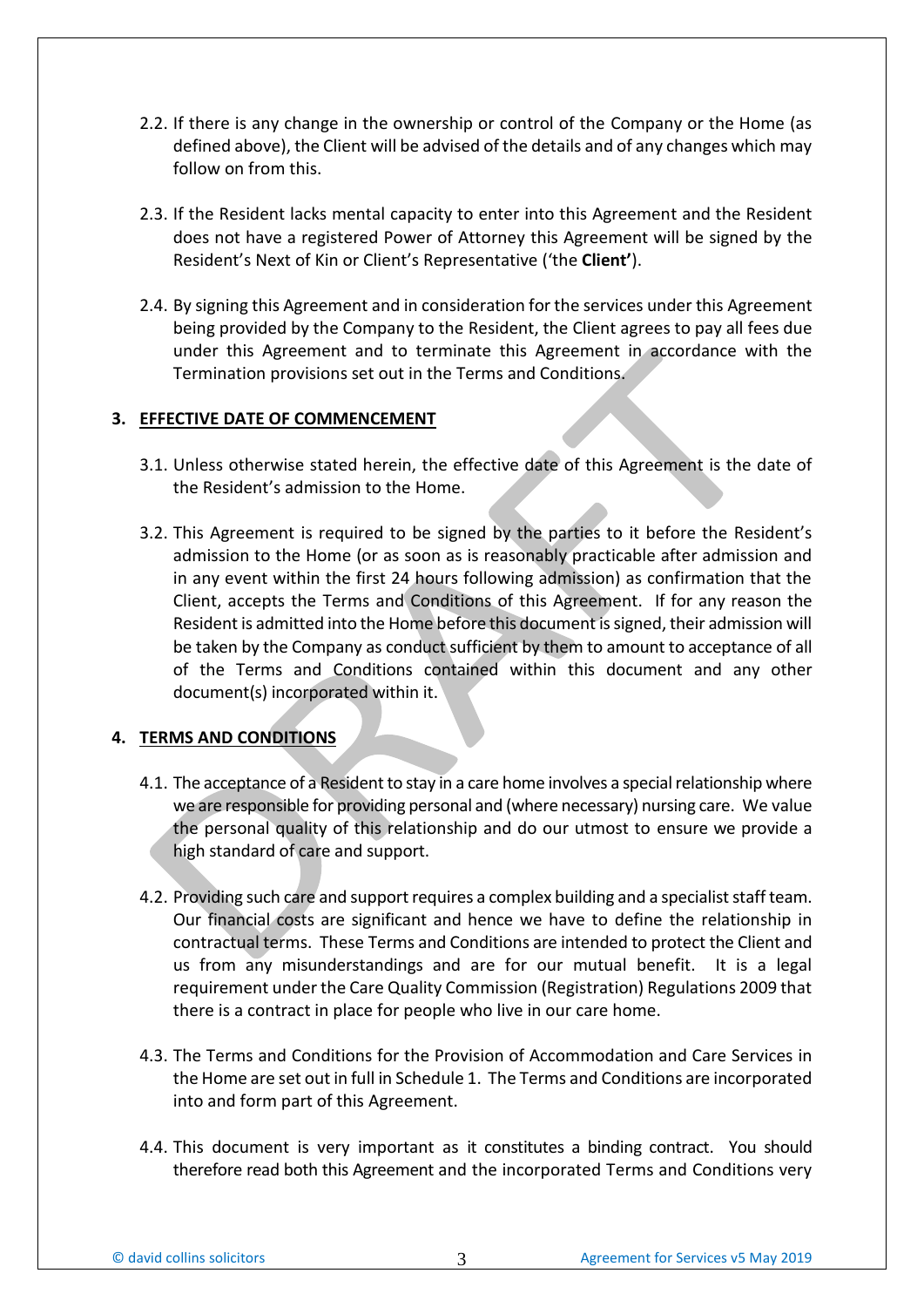carefully as they are legally binding. We suggest that you seek independent legal advice as it is important that you have read and understood the Terms and Conditions prior to entering into this Agreement.

- 4.5. We bring your specific attention to the following key terms set out in the Terms and Conditions:
	- Trial Period Clause 5
	- Fees Clause 6
	- Fee Reviews Clause 7
	- Additional Services Clause 8
	- Changes to Funding Arrangements -Clause 9
	- Termination -Clause 10
	- Deposit- Clause 11
	- Insurance -Clause 12
	- Temporary Absence Clause 19
	- Complaints Clause 21
	- Variation Clause 23.5

#### **5. FEES and SERVICES**

- 5.1. Following an assessment of your care needs the **Total Fee** that we will charge based on your current needs is  $[f \quad]$  per week.
- 5.2. The Statement of Fees (Appendix 1 to the Terms and Conditions) sets out how our fees have been calculated and any contributions that will be paid towards these fees by the NHS or other third party. The Statement of Fees also sets out the net amount that you will be required to pay. Whilst we may receive a contribution towards the total costs of fees payable, the Client remains liable for the **Total Fee** set out in the Statement of Fees.
- 5.3. The Total Fee set out at paragraph 5.1 above can be varied by us on notice. Any changes will be made in accordance with the Terms and Conditions Clause 7.

#### **Client's Agreement (Power of Attorney) / (Next of Kin/ (Representatives)**

I confirm that I have received a copy of the Agreement, Terms and Conditions and Statement of Fees. I agree to pay such sums properly due to the Home on the due date and to observe the Terms and Conditions.

As the **Resident/ Resident's Next of Kin**/**Resident's Representative** I confirm that I am responsible for and personally liable for the payment of fees due under this under this Agreement for the provisions of services to the Resident which I have agreed should be provided by the Company.